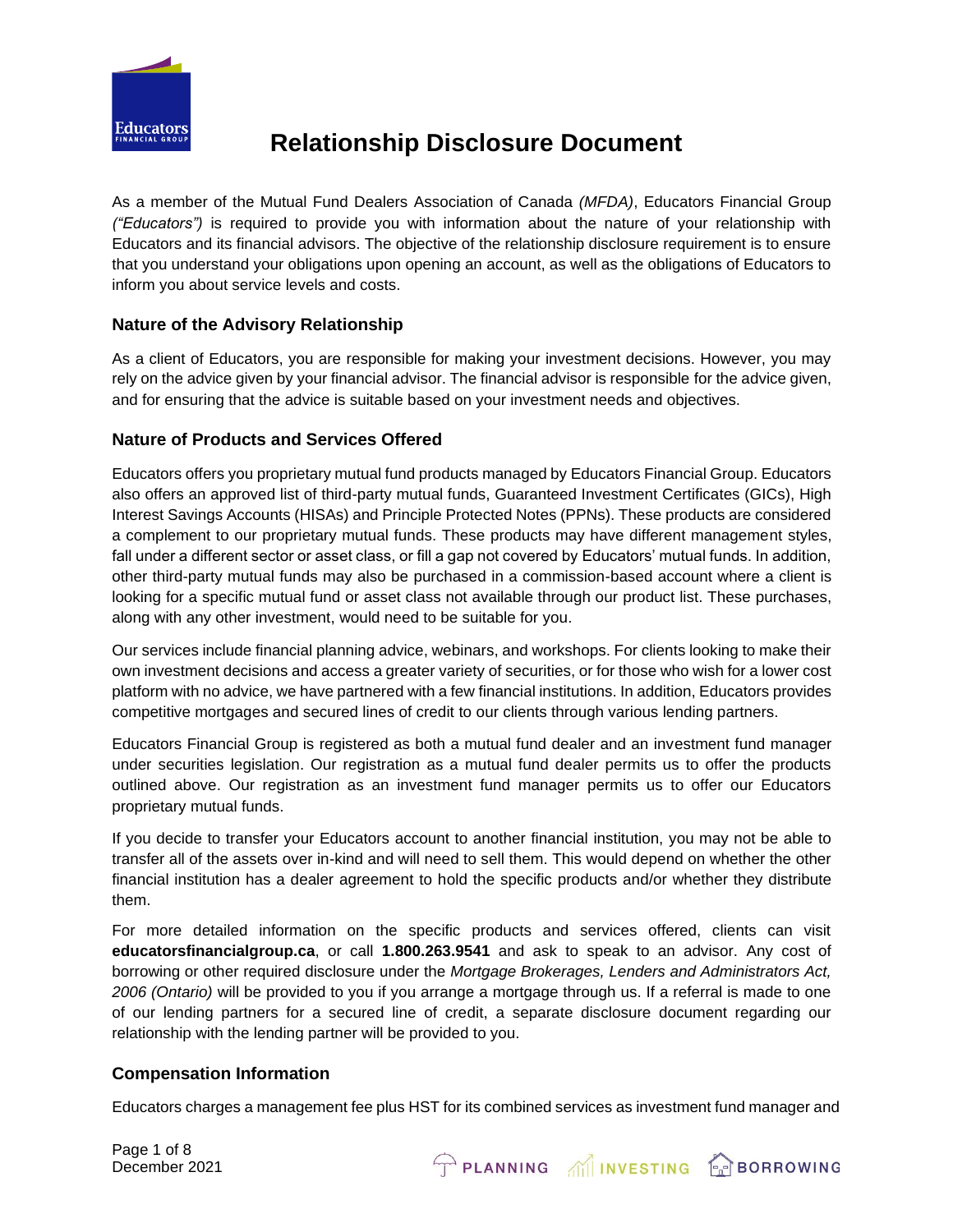

principal distributor to our mutual funds. This fee is expressed as a Management Expense Ratio (MER). An MER represents the costs associated with owning a mutual fund. It indicates how much a fund pays in management fees and operating expenses (including taxes) on an annual basis. An MER is expressed as a percentage of daily average net assets during the year. A portion of that management fee is used by us to pay the third-party portfolio advisers to our funds. We do not charge administration costs against our funds for regulatory filing fees, record keeping or accounting. Consistent with industry practice, the only additional costs charged to our funds in addition to our management fees are the fees and expenses of the Independent Review Committee and brokerage costs. You do not pay the MER directly, but these expenses affect you because they reduce the fund's return. This can add up over time. The MER is charged regardless of how the mutual fund performs.

Further information with respect to fees and costs of our funds can be found in our simplified prospectus, Fund Fact sheets, and Annual Information Form *(AIF)*, online at **educatorsfinancialgroup.ca**, or clients can speak to their financial advisor.

If we sell a third-party mutual fund to you, we do not levy any sales charges for doing so. However, an MER would also apply to these products. While Educators doesn't charge the MER in these instances, we may receive a trailing commission from the third-party fund company as long as the fund remains in your account with us. A trailing commission is a commission the fund company pays to Educators for the ongoing services and advice we provide, and represents a portion of the MER. In addition to third-party fund companies, a financial institution that offers HISAs may also pay a trailing commission. A trailing commission wouldn't be paid for any product that is held within an Educators fee-based account.

If you open a fee-based account with Educators, an account fee will be charged on a monthly basis. The account fee charged is determined by the overall market value of all the related fee-based accounts you hold every month. Details about the account fee rates can be found on the fee agreement that you reviewed and signed prior to opening a fee-based account.

If clients choose to close their account, Educators charges a \$150 fee plus HST for the full transfer of holdings in a registered account *(excluding RESPs),* as well as a non-registered account to another financial institution.

In addition, if we receive revenue in respect of any referral fee arrangements with others, we will provide you with specific disclosure regarding that referral arrangement and the associated fees we receive in accordance with regulatory requirements.

## **Type of Client Accounts**

Educators offers investment accounts such as Registered Retirement Savings Plans *(RRSPs)*, Registered Retirement Income Funds *(RRIFs)*, Registered Education Savings Plans *(RESPs)*, Tax-Free Savings Accounts *(TFSAs)* and Non-Registered *(Cash)* accounts**.**

### **Commission- and Fee-Based Accounts**

When opening an account with Educators, you will have access to either a commissioned-based or feebased account type.

PLANNING MINVESTING FREDORROWING

Commission-Based Account

Page 2 of 8 December 2021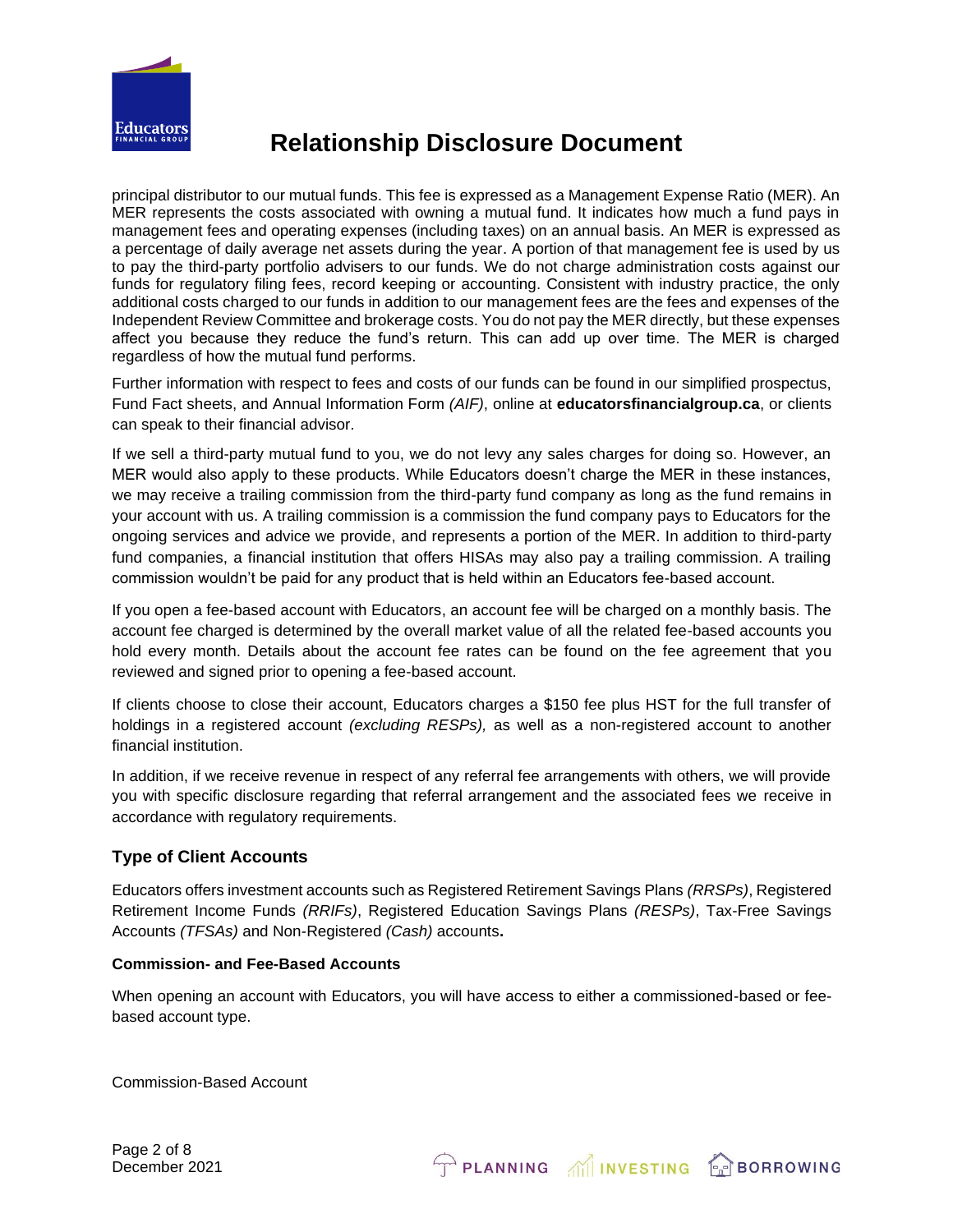

When you purchase Educator Mutual Funds in a commission-based account, the dealer's compensation is embedded into the mutual fund's MER. The MER includes an annual management fee that is calculated daily and is paid to Educators Financial Group to manage the Educators mutual funds and their investments, including the Portfolio Managers who make the investment decisions. Third-party mutual fund MER's also include a trailing commission. This is paid by the fund company to Educators for providing ongoing advice and service on those third-party mutual funds.

#### Fee-Based Account

In a fee-based account, you pay a fee based on a percentage of the value of the securities you have invested in the account. Educators will not receive trailing commissions from the funds invested in a feebased accounts. Since no trailer fee is paid, the MER of the securities held in a fee-based account will be lower than the same security held in a commissioned-based account.

## **Procedures Regarding Handling of Cash and Cheques**

Educators does not accept cash deposits. All payments must be provided by personal cheque or electronically through the client's financial institution. All cheques must be made payable to Educators Financial Group Inc. and should never be made payable to a financial advisor.

### **Suitability of Orders Accepted/Recommendations Made**

Educators is required under securities legislation and MFDA rules to:

- Ensure each investment recommendation is suitable for you and puts your interests first, based on your investment needs and objectives, risk profile, Investment time horizon, and personal and financial circumstances
- Perform a suitability assessment of all trades proposed by you, regardless of whether or not a recommendation is made.

In addition, when any of the conditions noted below occur, we are required to perform a suitability assessment of the investments held in your account*(s)*:

- When you transfer assets into an account at Educators
- When Educators or your financial advisor becomes aware of a material change in your personal information such as your stated risk tolerance, time horizon and investment objective
- When Educators or your financial advisor becomes aware of a change in an investment in your account that could result in the investment no longer being suitable
- When Educators or your financial advisor performs a periodic review of your Know Your Client information
- When there is a change in the financial advisor responsible for your investment account*(s)*

## **Definition of Know Your Client (KYC) Terms**

We are required under securities legislation to collect certain personal information about you and your financial condition, pursuant to our KYC obligations. We do this through the KYC form and account application that you complete when opening an account. This information also helps us perform our

PLANNING MINVESTING **PP**BORROWING

Page 3 of 8 December 2021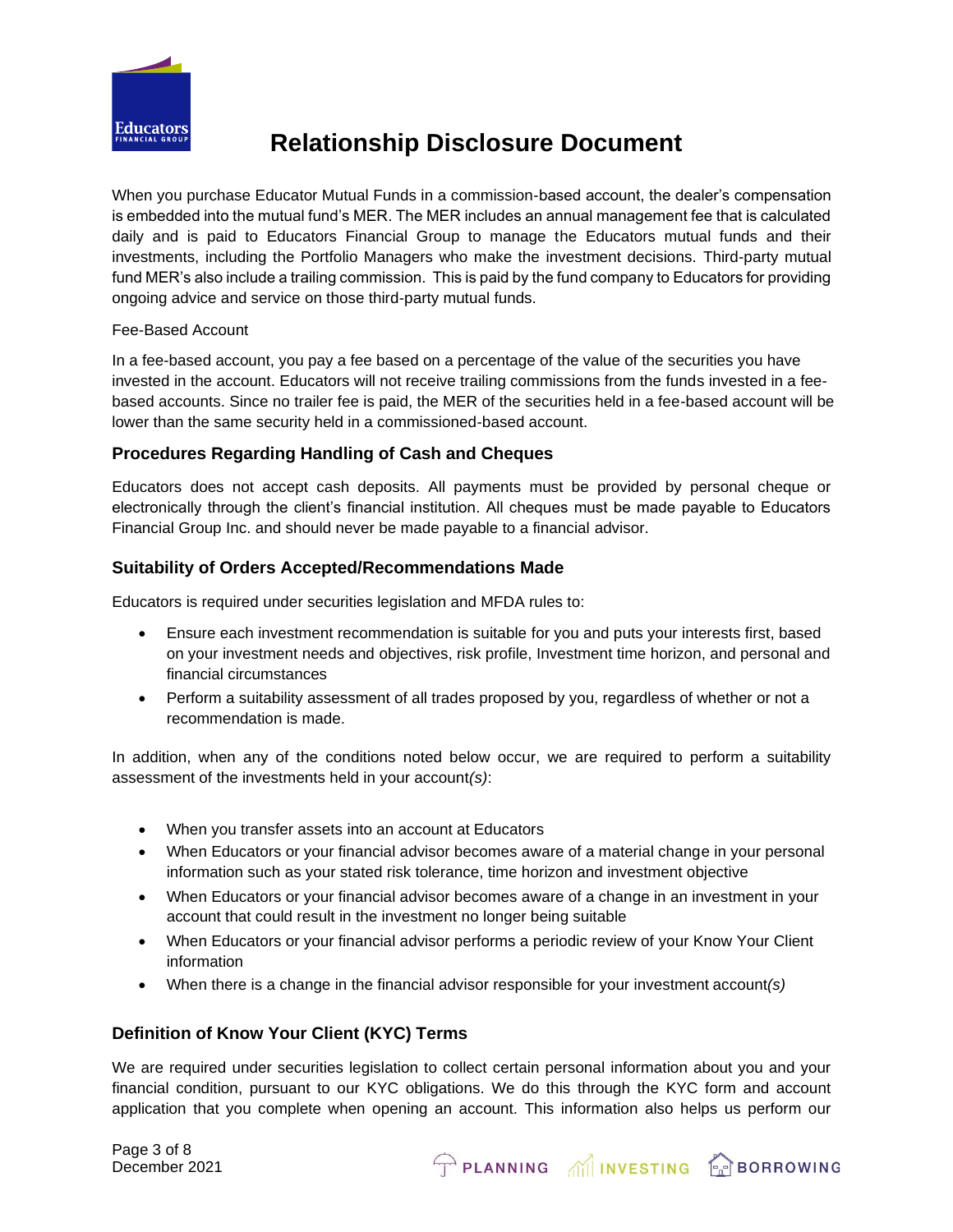

required suitability review when securities are traded in your account. It is therefore very important that this information be kept up to date. Please contact your financial advisor if any of the personal information provided to us changes materially. Material changes would generally be any significant changes relating to your annual income, investment needs and objectives, risk profile, investment time horizon or net worth. For a full description of KYC terms, including risk profile, investment objective and investment time horizon, please refer to the Educators KYC form and appendix A of the application form package.

## **Trusted Contact Person**

A Trusted Contact Person (TCP) is an individual that you know who we may contact in the event:

- We suspect that you are experiencing financial exploitation or mistreatment
- We become concerned about your ability to understand your financial situation, make financial decisions in your own interests, or understand the consequences of a financial decision that you made or want to make
- We are unable to reach you and are seeking your current contact information or the contact information of your legal representative.

Educators is required to take reasonable steps to obtain TCP information from you at account opening and to keep the information up to date.

In the event that one of the situations listed above is identified, we may place a temporary hold on your account for the time it takes to address the concerns about you. If a temporary hold is to be placed on your account, you will be contacted by Educators before the hold is placed.

Please refer to the TCP consent form included in the application form package and as a standalone document available on our website for more information.

## **Investment Risks**

All investments have some level and type of risk. Simply stated, risk is the possibility you will lose money, or not make money on your investment. Each investor has a different tolerance for risk. Some investors are more conservative than others when making their investment decisions. It is important to consider your own comfort with risk as well as the amount of risk suitable for your financial circumstances and goals. The risks associated with investing in a mutual fund are similar to the risks associated with the securities in which the mutual fund invests. If you want a higher return, you need to take more risk.

When deciding how much risk is right for you, there are several factors that you need to consider. For instance, how much of your overall net worth does the investment account represent. If it represents a significant portion, you may not want to take on much risk. Think about how much time you have until you need a significant portion of the money. If you require it in the short term, you may also want to avoid much risk. If you have a long term investment time horizon, stable income and the investment account represents a small percentage of your net worth, additional risk may be appropriate.

It is important that you understand the risks associated with the funds held in your account. All of our Educators mutual funds have been assessed by us for their relative level of risk, and are rated as: low, low-medium and medium as applicable. The risk rating of any particular fund is set out in the Fund Facts document for that fund. There is also a detailed discussion of the risks associated with investing in mutual funds generally, as well as the risks associated with each fund, and a description of the various risk rating

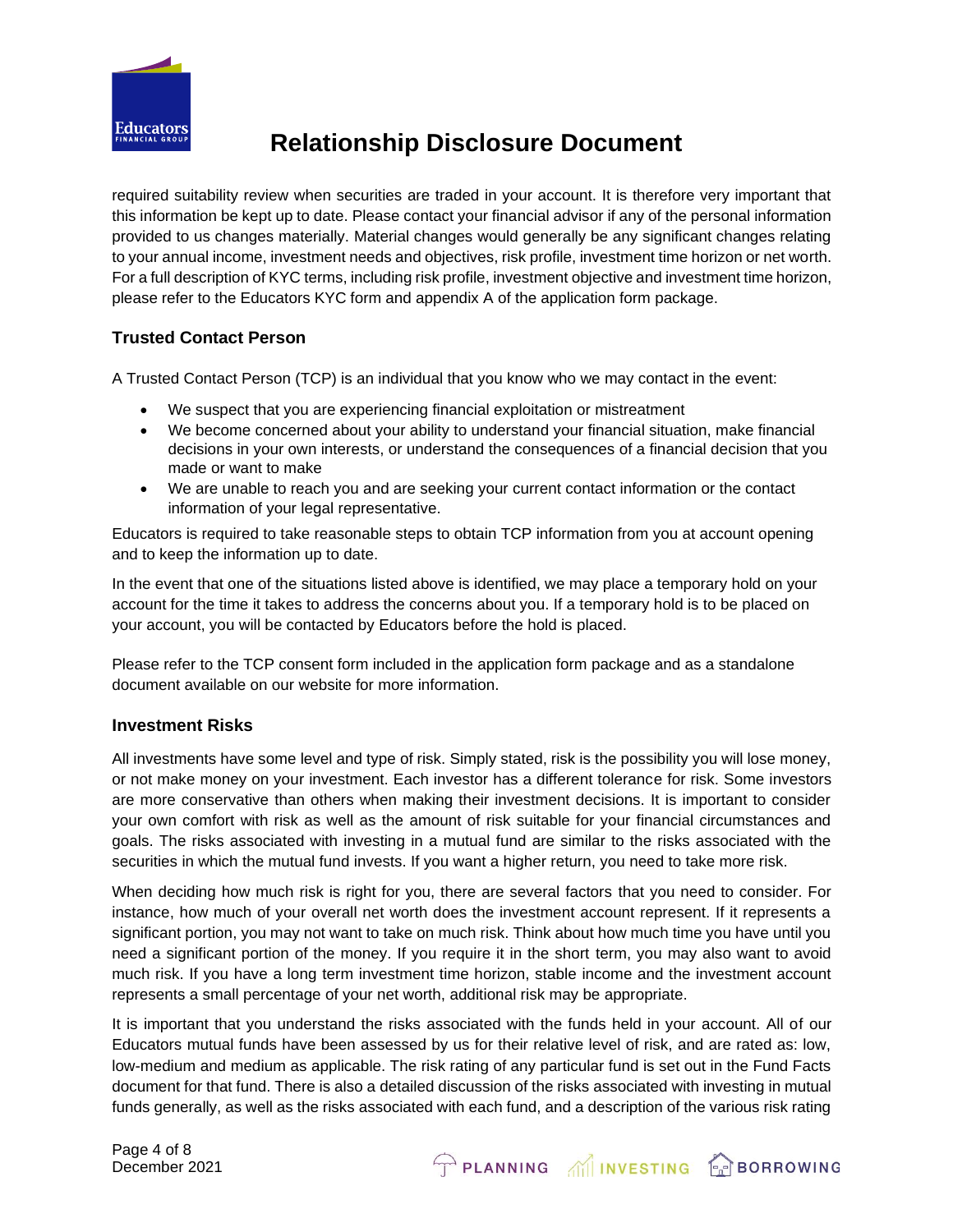

categories in the funds' simplified prospectus. These documents can be found in the corporate governance and regulatory document section of our website. We encourage you to review this material or speak to your financial advisor. For the specific risks associated with a particular fund, refer to the fund's simplified prospectus or speak to your financial advisor.

## **Risks Associated with Borrowing Money to Invest**

Borrowing money to invest, often referred to as leveraging, is risky and should only be considered if you are:

- Comfortable with taking risk
- Are investing for the long-term
- Have a stable income
- Are comfortable with taking on debt to purchase investments that may go up or down invalue

If you use leveraging, you may end up losing money:

- If the investments go down in value and you have borrowed money, your losses would be larger than had you used your own money
- Whether your investments make money or not you will still have to pay back the loan plus interest
- You may have to sell other assets or use money you had set aside for other purposes to pay back the loan
- If you used your home as security for the loan, you may lose your home
- If the investments go up in value, you may still not make enough money to recover the costs of borrowing

### **Conflicts of Interest**

Under securities regulations, Educators Financial Group is required to identify material conflicts of interest that could arise between Educators Financial Group, including each individual acting on its behalf, and its clients. Furthermore, if you would expect to be informed of the nature and extent of an identified conflict of interest, Educators Financial Group must do so. The purpose of this disclosure is to provide you with a description of such conflicts and the measures Educators Financial Group has taken to prevent, avoid, and mitigate such conflicts.

All conflicts will be addressed in a fair and transparent manner, consistent with the best interest of our clients. We will try to avoid conflicts where possible, and in all other cases we will manage it through internal controls and policies. If a conflict can't be managed in your best interest, it will be avoided.

The following are potential conflicts of interest and how they are managed in your best interest:

#### Advisor Compensation

Educators Financial Group advisors are compensated through a combination of salary and incentive compensation. They do not receive any commission for selling specific products. The incentive compensation is based on achievement of metrics related to asset gathering, client acquisition, and other corporate metrics which may change from time to time. An advisor may refer you to our Lending Services team if you are looking for a mortgage. A commission may be paid by Educators to the advisor in the event you move forward with a mortgage through Educators Financial Group.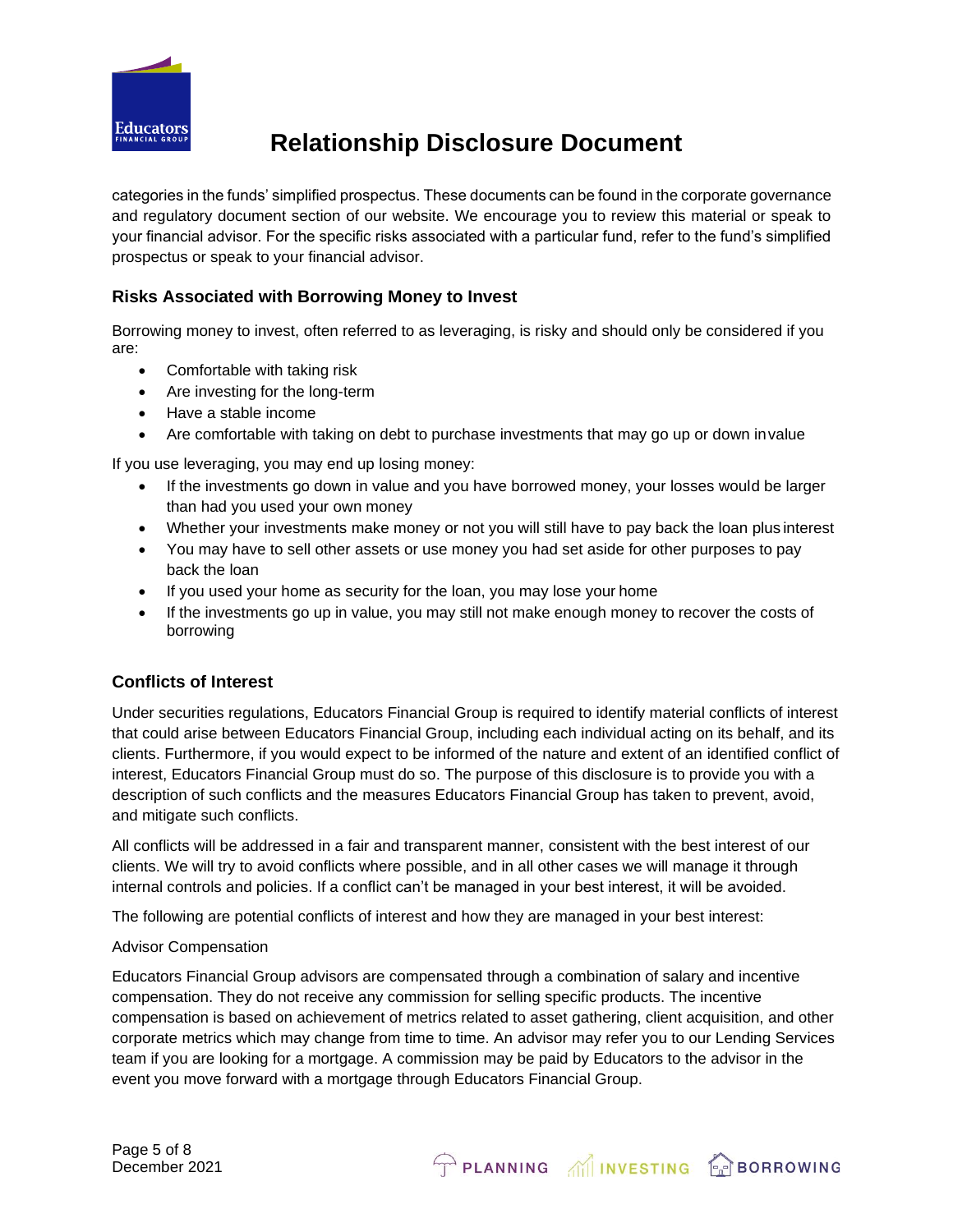

### Educators Mutual Funds

Educators Financial Group offers proprietary mutual funds, available only from us and available exclusively to you, members of the education community and your family members. To ensure that the products we make available are in your best interest, controls are in place that include:

- Educators Advisors do not receive any benefit from recommending our proprietary mutual funds over the third-party mutual funds that are available through the organization
- Educators Investment Committee monitors our family of mutual funds on a regular basis to ensure that they remain competitive versus similar products made available by other third-party mutual fund companies
- Educators Mutual Funds charge a management fee which is disclosed in our Fund Facts document and provided to you in advance of a purchase. On an annual basis, we will report the total management fees on your Annual Charges and Compensation Report
- Educators Financial Group makes the third-party mutual funds we offer as easily accessible to you as our family of mutual funds

### Third-Party Mutual Funds

Educators Financial Group may receive compensation from third-party mutual fund companies based on their products that we sell you, in the form of a trailing commission. In these instances, we will disclose the compensation in advance of the purchase and provide the Fund Facts document that outlines the compensation associated with that product. On an annual basis, we will report to you the total amount of trailing commissions received on your Annual Charges and Compensation Report.

### Referral Arrangements

Educators Financial Group may enter into a referral arrangement with other registrant firms when we are unable to offer you a certain product or service that is determined to be in your best interest. In such instances, the other registrant firm may pay a referral fee to Educators Financial Group. The referral fee is a negotiated amount between the other firm and Educators Financial Group. The details of the relationship between Educators Financial Group and the other firm will be provided to you prior to account opening.

#### Outside Business Activities

Educators Financial Group advisors may engage in business activities that are outside of our business activities. In these instances, the advisor must get approval from us to engage in any such activity. Activities where a conflict of interest may exist will be avoided if it can't be addressed in your best interest.

## **Content and Frequency of Reporting**

Educators sends out four types of reporting documentation: trade confirmations, quarterly statements, an annual charges and compensation report, and an annual performance report.

Trade confirmations are sent out whenever a new transaction is processed through your account and are mailed within four business days from the date of the transaction. The confirmations include: the name of the fund*(s)*, the type of transaction *(i.e., purchase, redemption, switch)*, the unit price, the quantity transacted and trade date, as well as other pertinent information.

PLANNING MINVESTING **PRIBORROWING**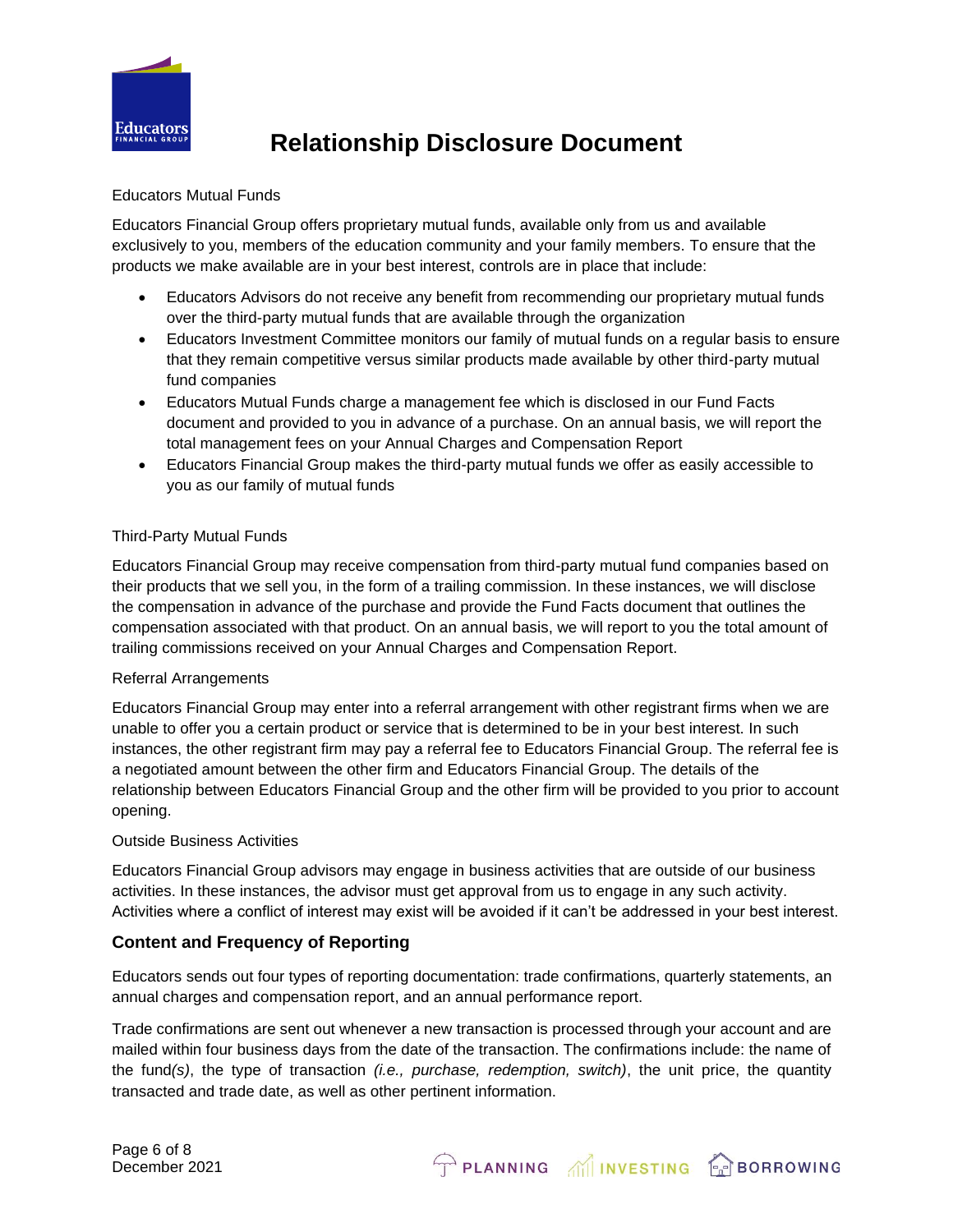

Account statements are sent out on a quarterly basis and consist of a detailed transaction history, an overall account summary showing the unit balance, unit price and market value for each fund, opening market value, and closing market value. Account rates of returns are also provided on statements of accounts. We encourage you to review trade confirmations and quarterly statements carefully, so that you understand the transactions that have occurred in your account, your account holdings and performance.

Charges and compensation reports are sent out on an annual basis and provide you with details about the money received by Educators Financial Group throughout the year to provide dealer services to you. This report includes details about commissions from GICs, trailing commissions from third-party mutual funds and High Interest Savings Accounts (HISA), and the Management Expense Ratios (MER) for Educators Financial Group funds and fee-based account fees.

Performance reports are sent out on an annual basis and provide you with details about how your accounts with Educators Financial Group have performed. The report includes details about your deposit and withdrawals and change in market value for the year and since inception. The report also includes your personal rate of return using a calculation known as the "money weighted method" for 1, 3, 5, 10-year periods and since inception.

If you have any questions about the various reporting provided, please speak to your financial advisor.

### **Performance Benchmarks**

We do not use benchmarks in order to assess the relative performance of your account. We do, however, establish a benchmark, consistent with the types of securities that the fund may hold, that we use to assess the effectiveness of the portfolio adviser appointed for that fund and to decide when a change of portfolio adviser would be appropriate.

## **Client Portal - Electronic Delivery of Quarterly Statements**

The Educators Financial Groups client portal offers you the ability to receive your quarterly statements electronically. By changing your preference to electronic in the client portal, you consent to Educators Financial Group delivering your quarterly statement via this method only. No paper copy will be mailed to the address we have on file once the preference is changed.

Our electronic delivery is currently limited to our quarterly statements. Trade confirmations and tax slips will continue to be mailed to the address on file.

#### **Electronic Delivery of Quarterly Statement**

When your quarterly statements are posted in the client portal, you will receive an email notification to inform you that your statement is now available. If your email address has changed, you will need to update it directly in the client portal or contact our office so that we may update our records to avoid any delivery disruptions.

#### **Access to Quarterly Statement**

Your quarterly statement is easily accessible in the client portal. Once logged into the client portal, simply select client documents from the menu option to view them. Your quarterly statements will remain available to you indefinitely. Should the retention policy change, you will be notified prior to the implementation of any new retention policy. You have the ability to download and save as well as print the quarterly statements delivered electronically. If you wish to go back to receiving a printed copy of your